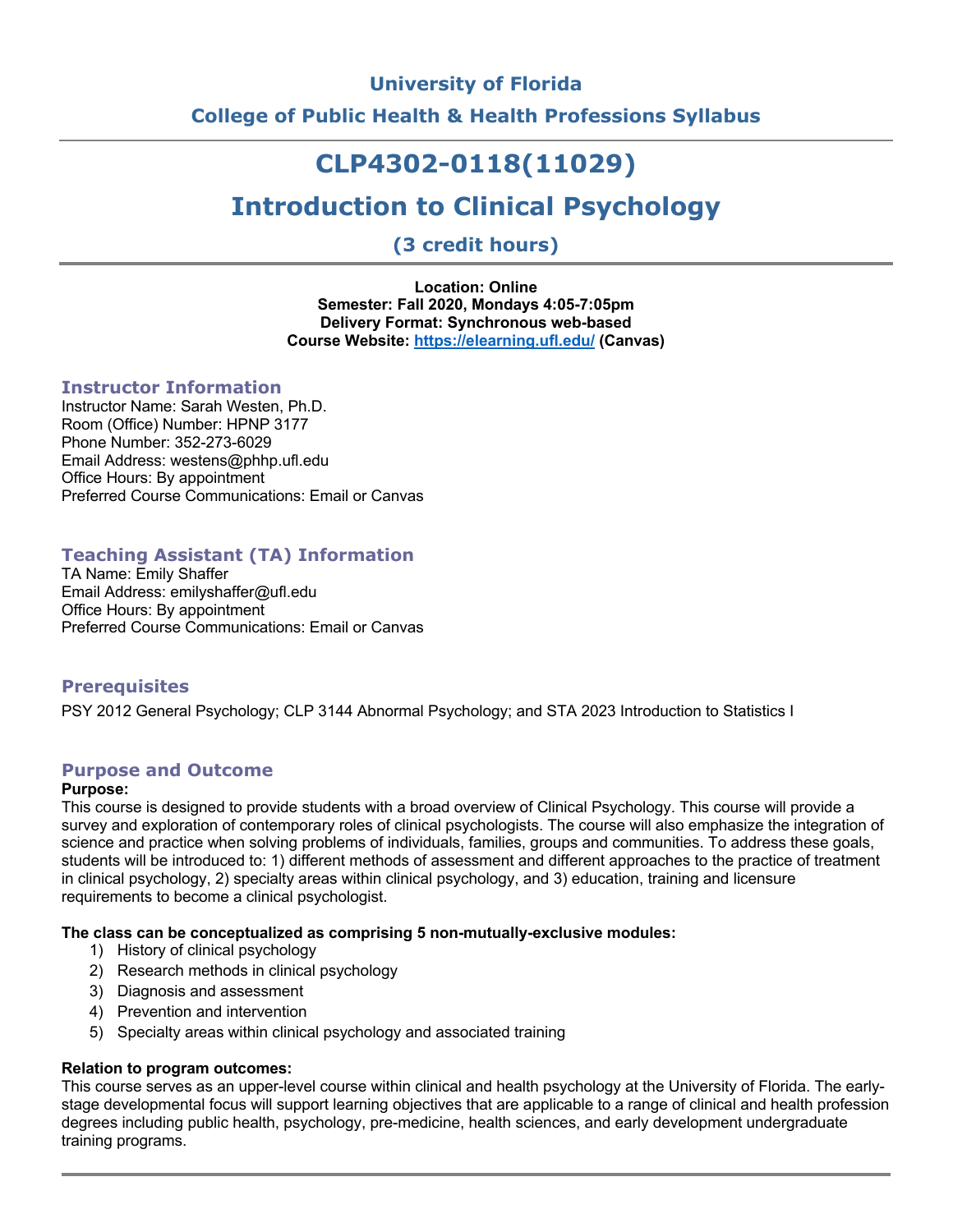# **Specific Objectives**

After successfully completing CLP4302, students will be able to (including but not limited to):

- #1] Identify and distinguish between major mental health professions
- #2] Describe the academic and professional preparation that clinical psychologists must complete before beginning clinical practice, including pre- and post-doctoral training, licensure, and board certification
- #3] Understand and explain similarities and differences in various specialty areas in clinical psychology
- #4] Describe various areas of practice for clinical psychologists, including academic, research, and clinical contexts
- $\blacksquare$  #5] Explain the importance of the scientist-practitioner model of clinical psychology
- #6] Understand and describe ethical issues in scientific-research and ethical codes for psychologist providing psychological services, as outlined by the American Psychological Association (APA);
- $\blacksquare$  #7] Understand and explain research methods in clinical psychology
- #8] Outline the strengths and limitations of published research so that the validity of findings regarding treatments can inform decisions clinical decisions;
- #9] Understand and explain assessment, treatment (i.e., intervention), and prevention methods in clinical psychology
- #10] Distinguish the various assessment strategies and tools used in clinical practice, including assessing for psychopathology, neuropsychology, behavior, pediatrics, and personality
- #11] Describe empirically-based principles of therapeutic change, including relevant client and therapist variables
- #12] Discuss evidence-based treatments so that their connection to valid research and their likelihood of effectiveness are addressed.

# **Instructional Methods**

This course will be conducted online via the UF Canvas Canvas system. All course content will be provided through live online lectures (delivered via Zoom); recorded lectures; assigned readings; and other posted assignments, materials, or discussions. To ensure student understanding and attention to material, students will participate in lecture quizzes for several modules, two exams, and extend learning beyond course content through assignments.

This is a highly structured and content-paced course, meaning that you cannot progress to the next module until you have completed the prior one. Quizzes, assignments, and exams are locked by date, so it is *critically* important that you stay up to date and complete your modules each week. Since this is an online course that is designed to be completed through the course website, it is expected that students will complete all quizzes, exams, and assignments on their own – with no outside help from others unless noted or specifically discussed with the course instructor.

The format of this course will be primarily lectures, given by the course instructor with occasional lectures presented by the teaching assistant or guest lecturers. Case presentations and video demonstrations will also be used during this course, and these materials will be made available on the course website. Students are strongly encouraged to ask questions, comment on, and discuss the material presented. Effort will be given to provide engaging and participatory lectures.

#### **Description of Course Content**

Please refer to the Canvas course website which breaks down each week with a review of readings, quizzes, exams, and/or assignments due. Links to zoom live lectures, streaming recorded lectures, and other resources will be provided under the appropriate week in Canvas. Readings, with the exception of the textbook, will be accessible via the Canvas website. Additional readings beyond those listed may be uploaded to Canvas based on class interest, guest lecturers, or updates in research. It is highly suggested that readings are completed prior to attending and/or viewing lectures. Lectures will serve as a summary and application of readings. This schedule is subject to change due to instructor planning. Check Canvas weekly for updates and announcements.

| <b>Week</b> | <u>Class</u><br><b>Date</b> | T <u>opic</u> | <b>Readings</b><br>(to be completed<br>before class) | <b>Quizzes/Exams</b><br>(online) | <b>Assignments</b><br>(due at $11:59$ pm<br>each Wednesday in |
|-------------|-----------------------------|---------------|------------------------------------------------------|----------------------------------|---------------------------------------------------------------|
|             |                             |               |                                                      |                                  |                                                               |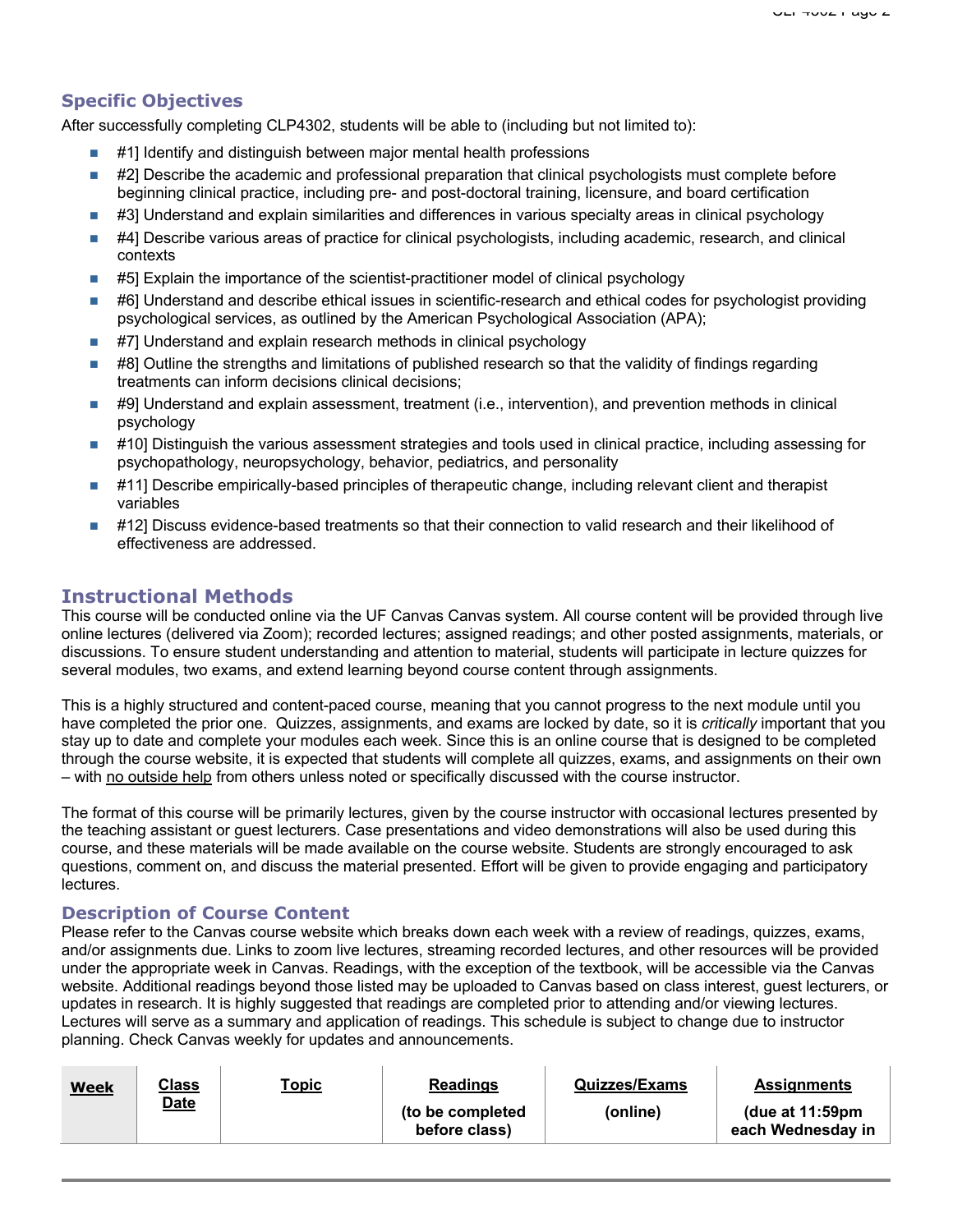|                         |                                               |                                                                                                                                                     | <b>Additional readings</b><br>may be uploaded to<br>Canvas based on<br>class interest, guest<br>lecturers, or<br>research updates.<br>Please check<br>Canvas weekly. | Quizzes will be<br>administered on<br>Canvas in a lockdown<br>browser during class.<br>You must be present<br>for the respective<br>class period to receive<br>credit on quizzes.<br>Exams will be<br>administered on<br>Canvas using<br>HonorLock. | Canvas, unless<br>specified otherwise)<br>See Canvas for any<br>additional lectures,<br>readings, or<br>assignments updated<br>throughout the<br>semester. |
|-------------------------|-----------------------------------------------|-----------------------------------------------------------------------------------------------------------------------------------------------------|----------------------------------------------------------------------------------------------------------------------------------------------------------------------|-----------------------------------------------------------------------------------------------------------------------------------------------------------------------------------------------------------------------------------------------------|------------------------------------------------------------------------------------------------------------------------------------------------------------|
| $\mathbf{1}$            | 8/31/20                                       | <b>Syllabus Overview</b>                                                                                                                            |                                                                                                                                                                      | Syllabus Quiz                                                                                                                                                                                                                                       |                                                                                                                                                            |
| $\overline{\mathbf{2}}$ | 9/7/20<br><b>Holiday</b><br>No live<br>class. | Introduction to and<br><b>Evolution of Clinical</b><br>Psychology<br>[Recorded Lecture]                                                             | Hunsley (Chapter 1);<br>Lilienfeld et al<br>(2013);<br>Lang (2016)                                                                                                   |                                                                                                                                                                                                                                                     |                                                                                                                                                            |
| 3                       | 9/14/20                                       | Contemporary<br><b>Clinical Psychology</b>                                                                                                          | Hunsley (Chapter 2);<br>Rozensky (2012)                                                                                                                              | Quiz 1 in Canvas<br>covering content from<br>Weeks 2 and 3<br>*Give yourself time to<br>download lockdown<br>browser feature                                                                                                                        | Assignment 1<br>Due 9/16/20 at<br>11:59pm                                                                                                                  |
| $\overline{4}$          | 9/21/20                                       | Classification and<br>Diagnosis                                                                                                                     | Hunsley (Chapter 3);<br>Kozak et al. (2016)                                                                                                                          | Quiz 2                                                                                                                                                                                                                                              | Assignment 2<br>Due 9/23/20 at<br>11:59pm                                                                                                                  |
| 5                       | 9/28/20                                       | <b>Research Methods</b><br>in Clinical<br>Psychology                                                                                                | Hunsley (Chapter 4);<br><b>Wilson (2012)</b>                                                                                                                         | Quiz 3                                                                                                                                                                                                                                              | Assignment 3<br>Due 9/30/20 at<br>11:59pm                                                                                                                  |
| $6\phantom{1}6$         | 10/5/20                                       | Psychological<br>Assessment I:<br>Overview, Ethics,<br>Interviewing, &<br>Observation                                                               | Hunsley (Chapters<br>$5-6$ ;<br>Woody (2008)                                                                                                                         | Quiz 4                                                                                                                                                                                                                                              | Assignment 4<br>Due 10/7/20 at<br>11:59pm                                                                                                                  |
| $\overline{\mathbf{z}}$ | 10/12/20                                      | Psychological<br>Assessment II:<br>Intellectual &<br>Cognitive<br>Functioning                                                                       | Hunsley (Chapter 7)                                                                                                                                                  | Quiz 5                                                                                                                                                                                                                                              | Assignment 5<br>Due 10/14/20 at<br>11:59pm                                                                                                                 |
| 8                       | 10/19/20                                      | Psychological<br>Assessment III: Self-<br>Report & Projective<br>Measures, and<br>Integration & Clinical<br><b>Decision Making</b><br>Exam 1 Review | Hunsley (Chapters<br>$8-9;$<br>Lilenfield et al.<br>(2008)                                                                                                           | Quiz 6                                                                                                                                                                                                                                              | Assignment 6<br>Due 10/21/20 at<br>11:59pm                                                                                                                 |
| $\boldsymbol{9}$        | 10/26/20                                      | Exam 1                                                                                                                                              |                                                                                                                                                                      | Exam 1                                                                                                                                                                                                                                              |                                                                                                                                                            |
| 10                      | 11/2/20                                       | Subspecialties in<br>Clinical Psychology:<br>Health Psychology,<br>Neuropsychology,                                                                 | Hunsley (Chapter<br>15)                                                                                                                                              | Quiz 7                                                                                                                                                                                                                                              | Assignment 7:<br><b>Cognito Training</b><br>Certificate<br>Due 11/4/20 at<br>11:59pm                                                                       |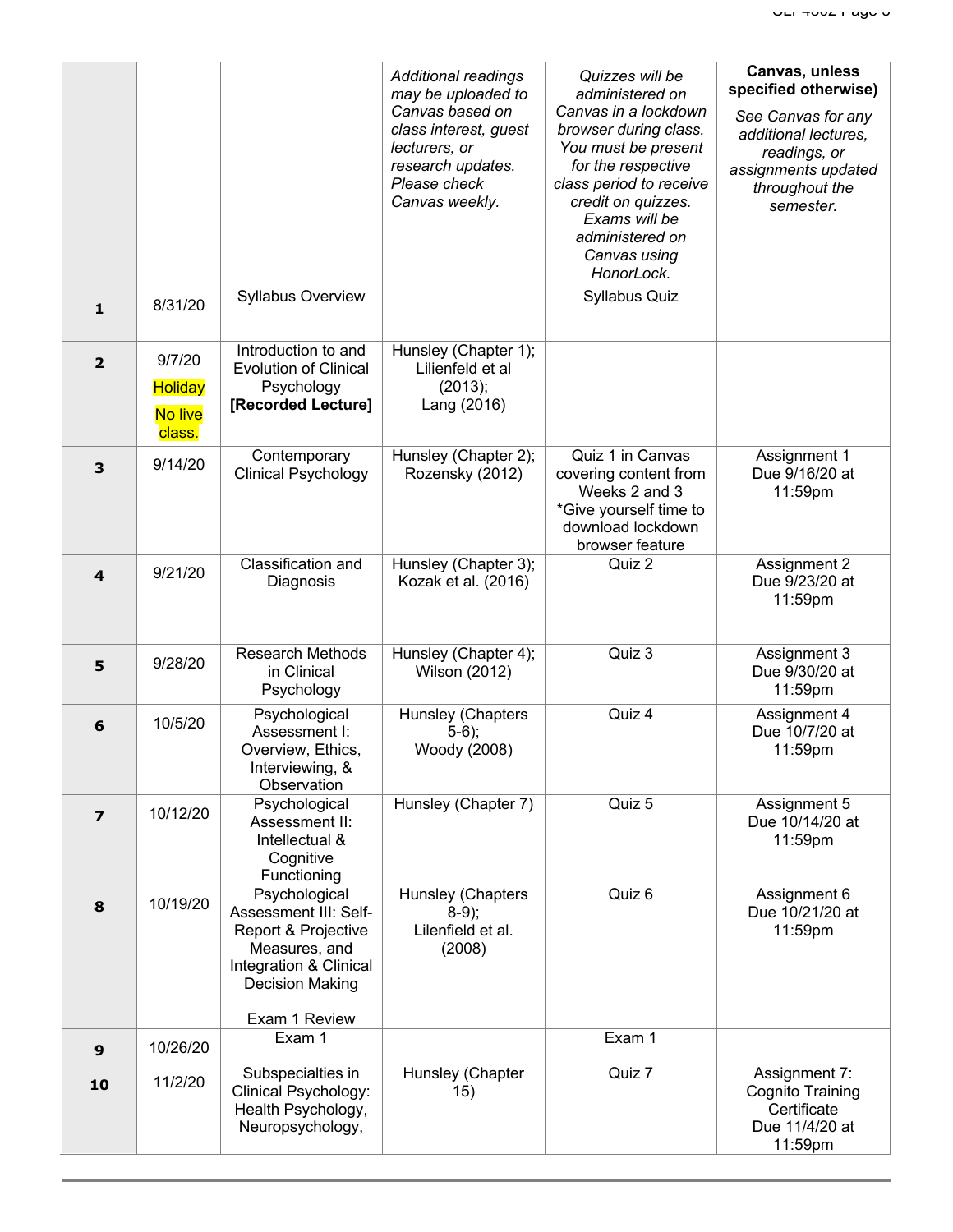|    |          | and Child<br>Psychology                                                           |                                                              |         |                                             |
|----|----------|-----------------------------------------------------------------------------------|--------------------------------------------------------------|---------|---------------------------------------------|
| 11 | 11/9/20  | Prevention<br><b>Guest Speaker</b><br><b>Counseling &amp;</b>                     | Hunsley (Chapter<br>10);<br>APA (2010) -<br>Suicide Practice | Quiz 8  | Assignment 8<br>Due 11/11/20 at<br>11:59pm  |
|    |          | <b>Wellness Center</b>                                                            | <b>Guidelines</b>                                            |         |                                             |
| 12 | 11/16/20 | Intervention 1, Part<br>A: Overview                                               | Hunsley (Chapter<br>11)                                      | Quiz 9  | Assignment 9<br>Due 11/18/20 at<br>11:59pm  |
| 13 | 11/23/20 | Intervention 1, Part<br>B: Adults, Couples,<br>Children &<br>Adolescents          | Hunsley (Chapters<br>$12 - 13$                               | Quiz 10 | Assignment 10<br>Due 11/25/20 at<br>11:59pm |
| 14 | 11/30/20 | Intervention II:<br>Identifying Key<br><b>Elements of Change</b><br>Exam 2 Review | Hunsley (Chapter<br>14)                                      | Quiz 11 |                                             |
|    |          | Exam 2                                                                            |                                                              | Exam 2  |                                             |
| 15 | 12/7/20  |                                                                                   |                                                              |         |                                             |

## *Kognito Training:*

Kognito is a free online training simulation course that teaches effective techniques to help and refer friends, classmates, and peers around you who might be showing signs and symptoms of emotional distress. Kognito has three unique training modules, one for friends and family of students, one for faculty members, and one for helping student veterans. You are only expected to complete the At-risk for Students module though we encourage you to explore the other modules as well.

As a friend, family member or UF peer, you may be the first one to notice signs of distress of someone around you. At UF, it is our shared responsibility to look out for one another and we are here to support you help distressed students. The UF Counseling and Wellness Center offers a free online resource, Kognito, to help you practice having difficult conversations and learn tools for when students show signs of stress. With Kognito, you can learn how to talk about these signs, practice sharing your concerns, and learn how to motivate the person in distress to seek help. To take this course, follow these instructions:

- 1. Go to kognitocampus.com
- 2. Click on "Create a New Account"
- 3. \*DO NOT USE THE SAME PASSWORD AS YOUR GATORLINK ACCOUNT\*
- 4. Fill out form using enrollment key: ufl2323
- 5. Follow the on-screen instructions
- 6. Download your certificate of completion and upload to the corresponding Assignment in Canvas

#### **Questions or concerns? Email Nia Close, the Kognito Program Ambassador at nia.close@ufl.edu**

# **Course Materials and Technology**

- *Required Textbook*: Lee, C. M., & Hunsley, J. (2018). *Introduction to Clinical Psychology: An Evidence Based Approach*. (4th Edition). Canada: John Wiley & Sons. ISBN # 978-1-119-40306-7
- **Additional readings:** as indicated will be made available via Canvas.
- **Electronic Device:** Given this is a online learning course, and there will be online or scheduled assignments, quizzes or exams administered via Canvas (as described within this syllabus). An electronic device with internet and Canvas capabilities is required (e.g., laptop, tablet). Please contact the UF Computer Help Desk (contact information below) if you have questions or concerns regarding your device's capabilities.
- **Canvas:** Canvas is the course management system that you will use for this course. Canvas is accessed by using your Gatorlink account name and password at elearning.ufl.edu. There are several tutorials and student help links on the Canvas login site. Quizzes and exams will require use of Canvas's lock-down browser feature.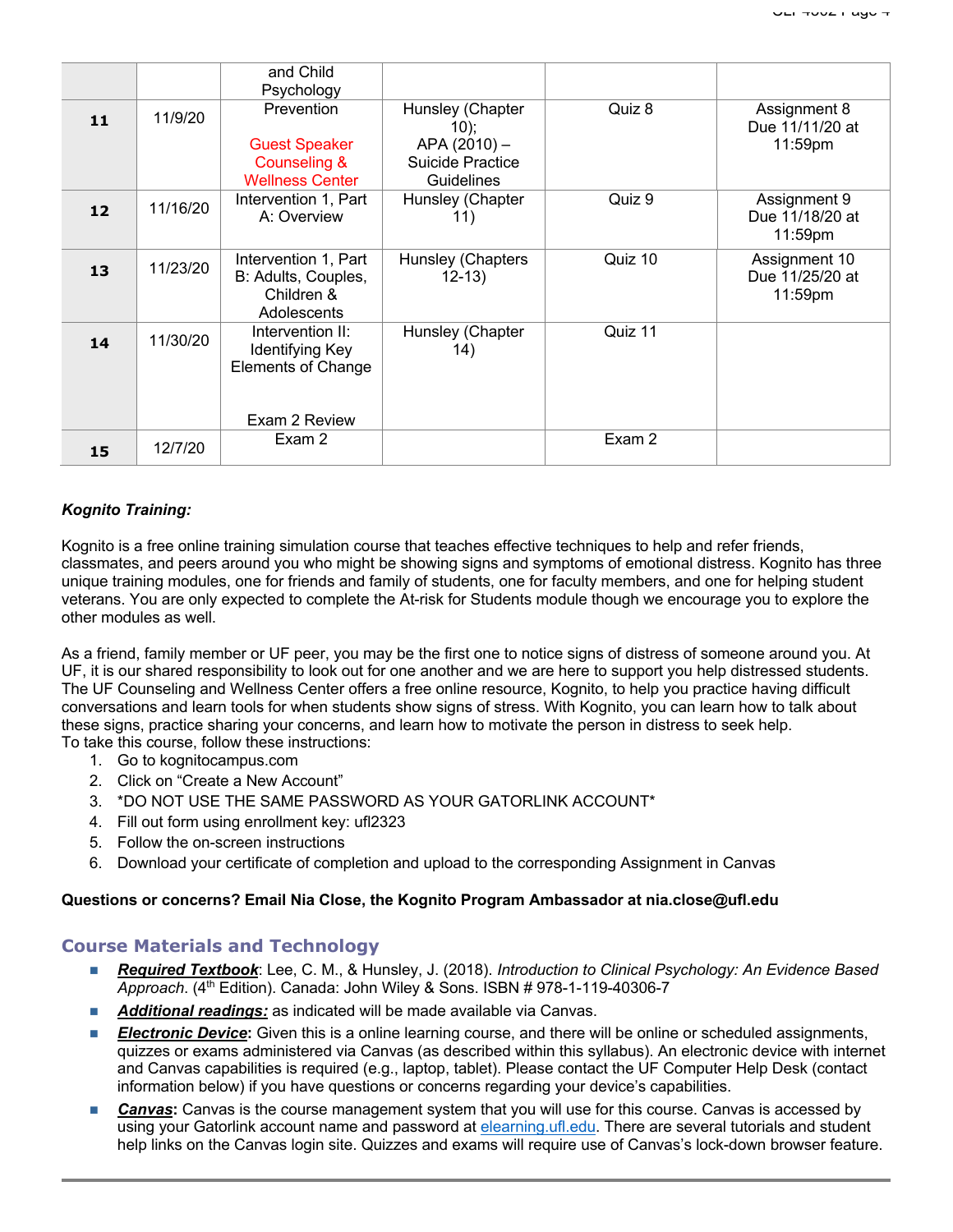n If you have technical questions with your electronic device or the Canvas website, call the UF Computer Help Desk at 352-392-HELP or send email to helpdesk@ufl.edu. You are responsible for checking your account prior to each class to determine how you should prepare for the upcoming class.

For technical support for this class, please contact the UF Help Desk at:

- Learning-support@ufl.edu
- $\bullet$  (352) 392-HELP select option 2
- https://lss.at.ufl.edu/help.shtml

# **The Respondus LockDown Browser and HonorLock Proctoring Services**

Use of The Respondus LockDown Browser will be required for all graded quizzes in this course. Use of HonorLock Proctoring Services will be required for all graded exams in this course. Please see details below for requirements to use these services. It is important that you plan ahead to ensure you have met all system and technology requirements to successfully use these services prior to quiz and exam deadlines. A webcam and microphone are required for exams.

#### *The Respondus LockDown Browser:*

For graded quizzes, this course will use The Respondus LockDown Browser. If your quiz requires the use of this browser, it will say "requires use of the LockDown browser" in the title of the quiz and you will not be able to begin the quiz in a traditional browser. If you have not already installed the browser, you will be given a link to download the browser, or you may install the browser at any time from | this link. (All UF Computer Labs have LockDown browser installed.) Once you have installed the browser, you may use it for all future quizzes requiring the use of the LockDown browser. Once you have installed the browser on your computer, open the LockDown browser. It will open directly to the Canvas log-in page. Click login in the upper right corner and login using your gatorlink username and password. You will then be in Canvas. Go to the course where the test is being given and begin the quiz. You want to make sure you have a strong, reliable internet connection when using LockDown browser. It is not recommended to take the quiz from a cafe or other open wireless connection. When taking a quiz in the LockDown browser, your computer will be disabled for all purposes except for taking the quiz. You cannot visit another website, open another application, copy/print any screen. The only way to get out of the LockDown browser is to submit your quiz.

#### *HonorLock Proctoring Services:*

For graded exams, this course will use HonorLock proctoring service. HonorLock ensures exam integrity and enables administration of remote online exams.

- There will not be proctoring fees for this course.
- No pre-scheduling is required. You can take your exam at any time during the window it is open in Canvas.
	- $\circ$  However, I caution you not to wait until the last minute, because you will run the extreme risk of having the exam close out automatically before you have had your full number of allowed minutes. The exam will close out at the time set in Canvas regardless of how many minutes you have left to take the exam, and you will not be able to finish.
- HonorLock will record and audit your entire exam session.
- All recorded exam sessions will be reviewed as part of your final grade.
- Instances of cheating or inappropriate behavior will be considered violations of the Student Honor Code and will result in disciplinary action.
- Students will need to have Google Chrome, a microphone and webcam in place during the test-taking period. An inexpensive webcam and microphone should work fine. Students will NOT be allowed to take an exam without a webcam.
- Students will need to have some administrative rights on the computer they are using for the exam to enable the proctoring service to function.
- It is recommended that students not use a wireless Internet connection for exams. Please consider wire connecting your wireless laptop to your modem for a more reliable Internet signal during the exams. Inexpensive modem cables are available in most electronic stores and online.

# *HonorLock Set-Up:*

HonorLock is a user-friendly system, but you must follow these guidelines to register and take your exams:

- 1. Review the following HonorLock Student Information to obtain an overview of HonorLock:
- HonorLock Student Proctoring
- HonorLock Student Guide
- HonorLock Student Preparation Checklist

#### *Taking Exams:*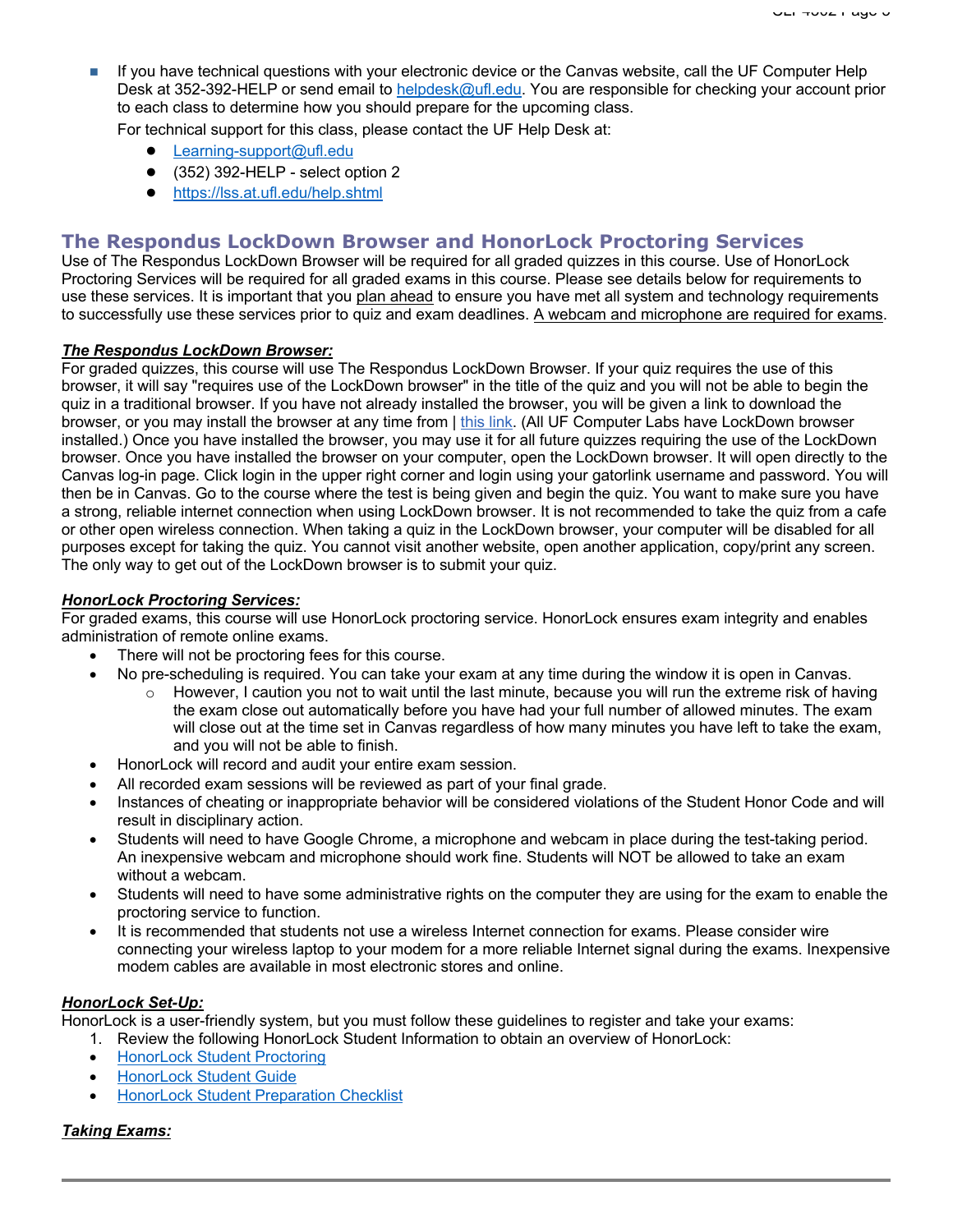Again, no pre-scheduling is required. You can take your exam at any time during the window it is open in Canvas. Please plan accordingly to *finish your exams* by the time indicated it will close in Canvas.

- Please plan on extra time to complete your exams to accommodate connection time and any technical issues that arise.
- No human proctor will appear. You will take your exam with your camera recording the entire session.
- Once you finish and submit your exam, you will log out, and the exam session will be audited at HonorLock.
- 1. Keep the following in mind:
- 1. You must use Google Chrome browser with HonorLock.
- 2. When it is available open your exam in Canvas.
- 3. Click "Get Started" and "Install Extension".
- 4. Click "Add extension" and then "Take the Quiz/Exam".
- 5. Click "Launch Proctoring" and "Allow" (HonorLock to use your camera).
- 6. Take the required photo by clicking "Take Photo" and click "Accept" if there is a clear image of you on screen. Otherwise "Redo".
- 7. Take the required photo of your picture ID.
- 8. "Begin the Room Scan" by clicking and then scan the room with your camera. Click "I'm done once complete.
- 9. Take the exam as normal.
- 10. Finish the exam, and HonorLock will automatically save and close as well.

## *Quiz and Exam Rules:*

- Quizzes and exams will be administered as described in the course schedule.
- Quizzes and exams are closed book, closed notes.
- Quizzes and exams are to be completed independently.
- No extra materials are allowed (e.g., no blank paper).
- Students must plan to take their quizzes and exams in an environment where other people are not in the room during testing.
	- $\circ$  HonorLock: You are required to pan your camera around the room and your desk and clear it of anything not allowed in the exams.

## *Support:*

- Respondus LockDown Browser: If you encounter technical difficulties while taking a test using the LockDown browser, call the Help Desk (352) 392-4357 immediately. For more information, visit https://lss.at.ufl.edu/help/Student\_Help.
- HonorLock: Call HonorLock at 855-828-4004 for 24/7 support assistance. Then contact your instructor to let them know you had an issue. If applicable, other emergency numbers are available in your course site.

# **Academic Requirements and Grading**

## **Quizzes:**

There will be eleven quizzes in this course, each will be worth 2%; the lowest quiz grade will be dropped. Quizzes therefore count for a total of 20% of the final grade. Quizzes will be administered during the course period on Canvas (at a time announced during the live class). Quizzes must be submitted during the quiz's open period. The format of quizzes will be multiple choice, true/false, and/or free response. There will be no make-up quizzes, except for documented medical reasons (i.e., physician note); other documented emergencies may or may not be approved pending decision by the instructor. Quizzes will not be cumulative and will cover material from readings, lectures, assignments, and discussions during the week they are assigned. Quizzes not completed during the open period or missed due to unexcused absences will be given a zero. Quizzes are closed book, to be completed independently, and no notes are allowed. Use of Respondus Lockdown Browser is required for all graded quizzes.

#### **Exams:**

There will be two exams in this course, each will be worth 25% (for a total of 50%) of the final grade. Exams will be administered during a specified open period on Canvas. Exams must be submitted prior to the end of the open period. The format of exams will be multiple choice, true/false, and/or free response/short answer. There will be no make-up exams, except for documented medical reasons (i.e., physician note); other documented emergencies may or may not be approved pending decision by the instructor. If you miss an exam, you will receive a score of zero on that exam. Students who are unable to complete either exam on the date/time specified may request arrangements to take the exam early, pending approval by the instructor. Such requests should be submitted in writing to the instructor as early as possible in the semester; these arrangements must be made early in the semester or they will not be considered. Exams will not be cumulative and will cover material from readings, lectures, assignments, quizzes, and discussions. Exams are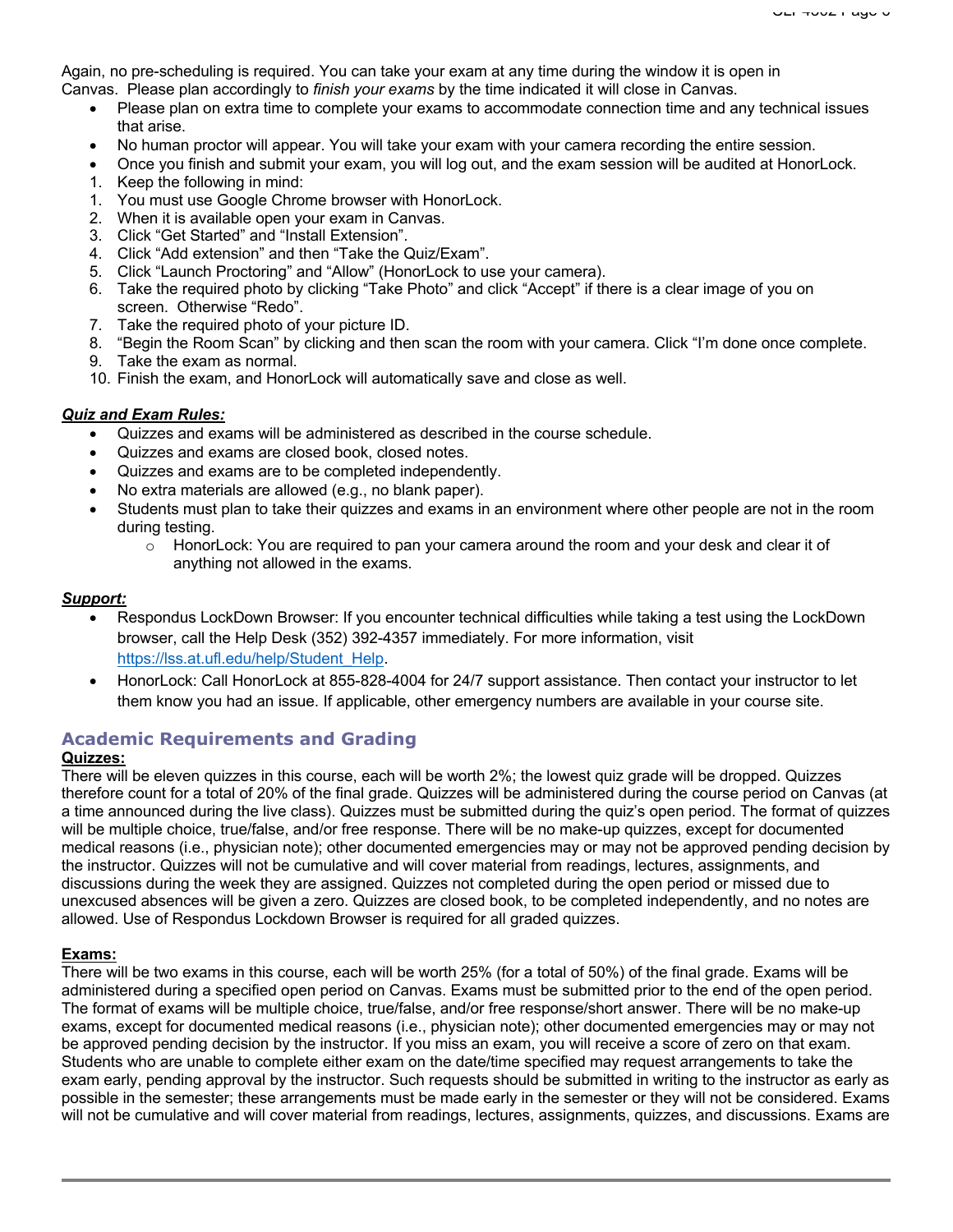closed book, to be completed independently, and no notes are allowed. Exams require the use of HonorLock Proctoring Services.

# **Assignments Submitted to Canvas:**

There will be ten assignments in this course. Assignments will vary in nature; for example, they will include online discussion board posts or follow-up work that reflects application of readings and course lectures. Detailed instructions for each assignment will be provided in Canvas. These assignments will each be worth 2% of your grade, for a total of 20% of the final grade.

## **Attendance:**

Attendance will be taken during class on Weeks 3, 4, 5, 6, 7, 8, 10, 11, 12, 13, and 14 (this includes each live class period). Each class period's attendance is worth 1% of your final course grade; you will be allowed one unexcused absence with no penalty, as such, attendance counts for a total of 10% of your final course grade. Given that this is an upper level elective course, class attendance is expected, not optional. We will require you to sign into class each week and participate in the live lecture and discussion to mark your class attendance. If you do miss a class, it will be your responsibility to makeup missed work and to schedule office hours as needed to discuss content from that class. You are expected to arrive to class on time and stay until dismissed in order to earn your attendance credit.

# **Grading**

#### *Snapshot View:*

| <b>Requirement</b>  | <b>Number Throughout Semester</b> | <b>Total % of Final Grade</b> |
|---------------------|-----------------------------------|-------------------------------|
| Exams               | 2                                 | 50%                           |
| Quizzes             | 10 of 11 (lowest grade dropped)   | 20%                           |
| Assignments         | 10                                | 20%                           |
| Attendance          | 10 of 11 (lowest grade dropped)   | 10%                           |
| <b>Total Points</b> |                                   | 100%                          |

# *Detailed View:*

| <b>Requirement</b> |                                                                                                 | <b>Date</b>                          | <b>Total % of Final Grade</b> |
|--------------------|-------------------------------------------------------------------------------------------------|--------------------------------------|-------------------------------|
| <b>Exams</b>       | Exams will be closed<br>note, administered on<br>Canvas using HonorLock<br>Proctoring Services. |                                      |                               |
| Exam 1             |                                                                                                 | Open 4:05pm to 7:05pm on<br>10/26/20 | 25%                           |
| Exam 2             |                                                                                                 | Open 4:05pm to 7:05pm on<br>12/7/20  | 25%                           |
| <b>Quizzes</b>     | Quizzes will be closed<br>note, administered on<br>Canvas using Respondus<br>Lockdown Browser.  |                                      |                               |
| Quiz 1             |                                                                                                 | 9/14/20                              | 2%                            |
| Quiz 2             |                                                                                                 | 9/21/20                              | 2%                            |
| Quiz 3             |                                                                                                 | 9/28/20                              | 2%                            |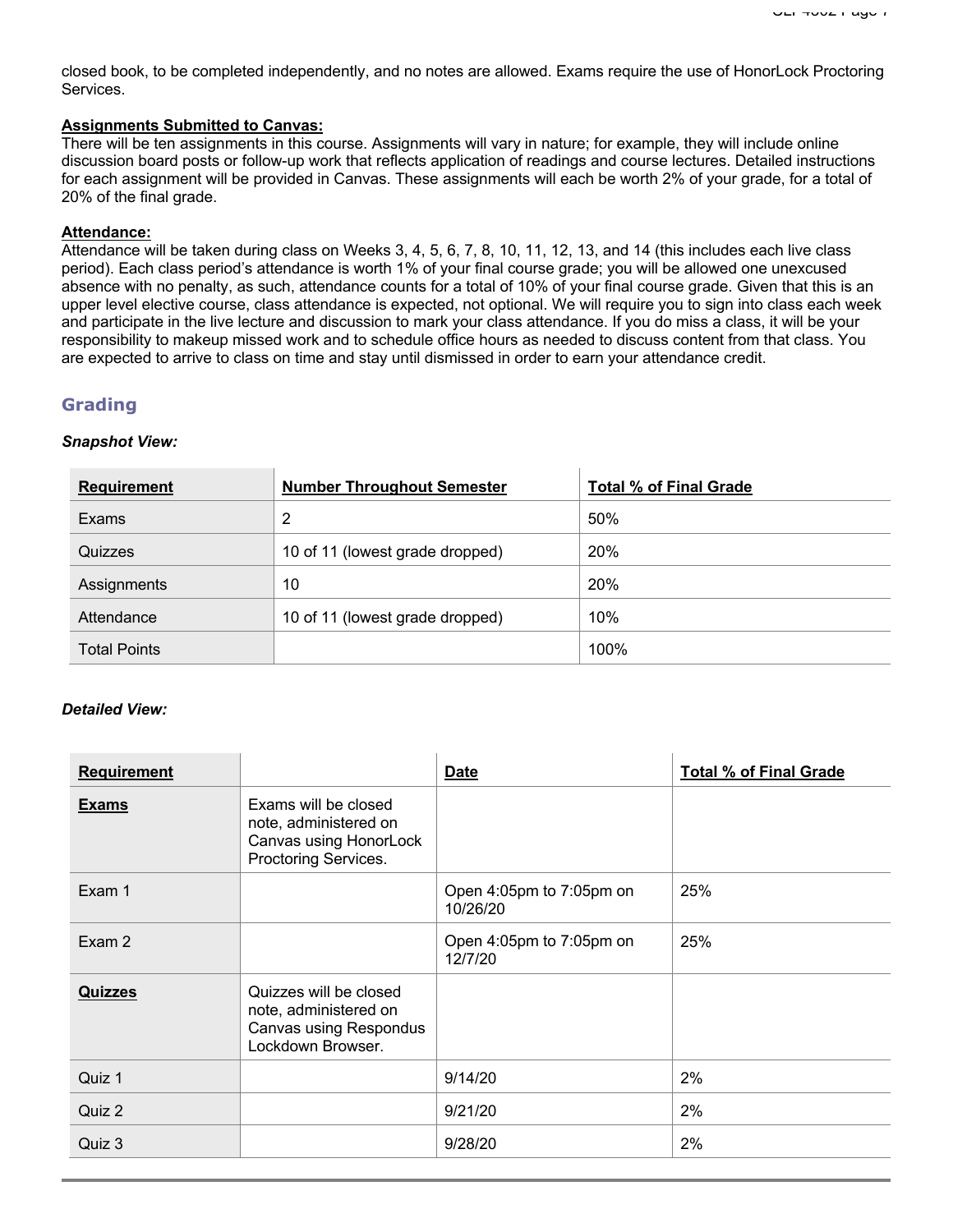| Quiz 4             |                                                                                                                        | 10/5/20             | 2%    |
|--------------------|------------------------------------------------------------------------------------------------------------------------|---------------------|-------|
| Quiz 5             |                                                                                                                        | 10/12/20            | 2%    |
| Quiz 6             |                                                                                                                        | 10/19/20            | 2%    |
| Quiz 7             |                                                                                                                        | 11/2/20             | 2%    |
| Quiz 8             |                                                                                                                        | 11/9/20             | 2%    |
| Quiz 9             |                                                                                                                        | 11/16/20            | 2%    |
| Quiz 10            |                                                                                                                        | 11/23/20            | 2%    |
| Quiz 11            |                                                                                                                        | 11/30/20            | 2%    |
| Quizzes            |                                                                                                                        | LOWEST QUIZ DROPPED | $-2%$ |
| <b>Assignments</b> | Assignments are due<br>Wednesday evenings<br>(submitted in Canvas) at<br>11:59pm.                                      |                     |       |
| Assignment 1       |                                                                                                                        |                     | 2%    |
| Assignment 2       |                                                                                                                        |                     | 2%    |
| Assignment 3       |                                                                                                                        |                     | 2%    |
| Assignment 4       |                                                                                                                        |                     | 2%    |
| Assignment 5       |                                                                                                                        |                     | 2%    |
| Assignment 6       |                                                                                                                        |                     | 2%    |
| Assignment 7       |                                                                                                                        |                     | 2%    |
| Assignment 8       |                                                                                                                        |                     | 2%    |
| Assignment 9       |                                                                                                                        |                     | 2%    |
| Assignment 10      |                                                                                                                        |                     | 2%    |
| <b>Attendance</b>  | Remember to please be<br>on time for class and stay<br>for the entirety or your<br>attendance may not be<br>reflected. |                     |       |
| Attendance 1       |                                                                                                                        | 9/14/20             | 2%    |
| Attendance 2       |                                                                                                                        | 9/21/20             | 2%    |
| Attendance 3       |                                                                                                                        | 9/28/20             | 2%    |
| Attendance 4       |                                                                                                                        | 10/5/20             | 2%    |
| Attendance 5       |                                                                                                                        | 10/12/20            | 2%    |
| Attendance 6       |                                                                                                                        | 10/19/20            | 2%    |
|                    |                                                                                                                        | 11/2/20             | 2%    |
| Attendance 7       |                                                                                                                        |                     |       |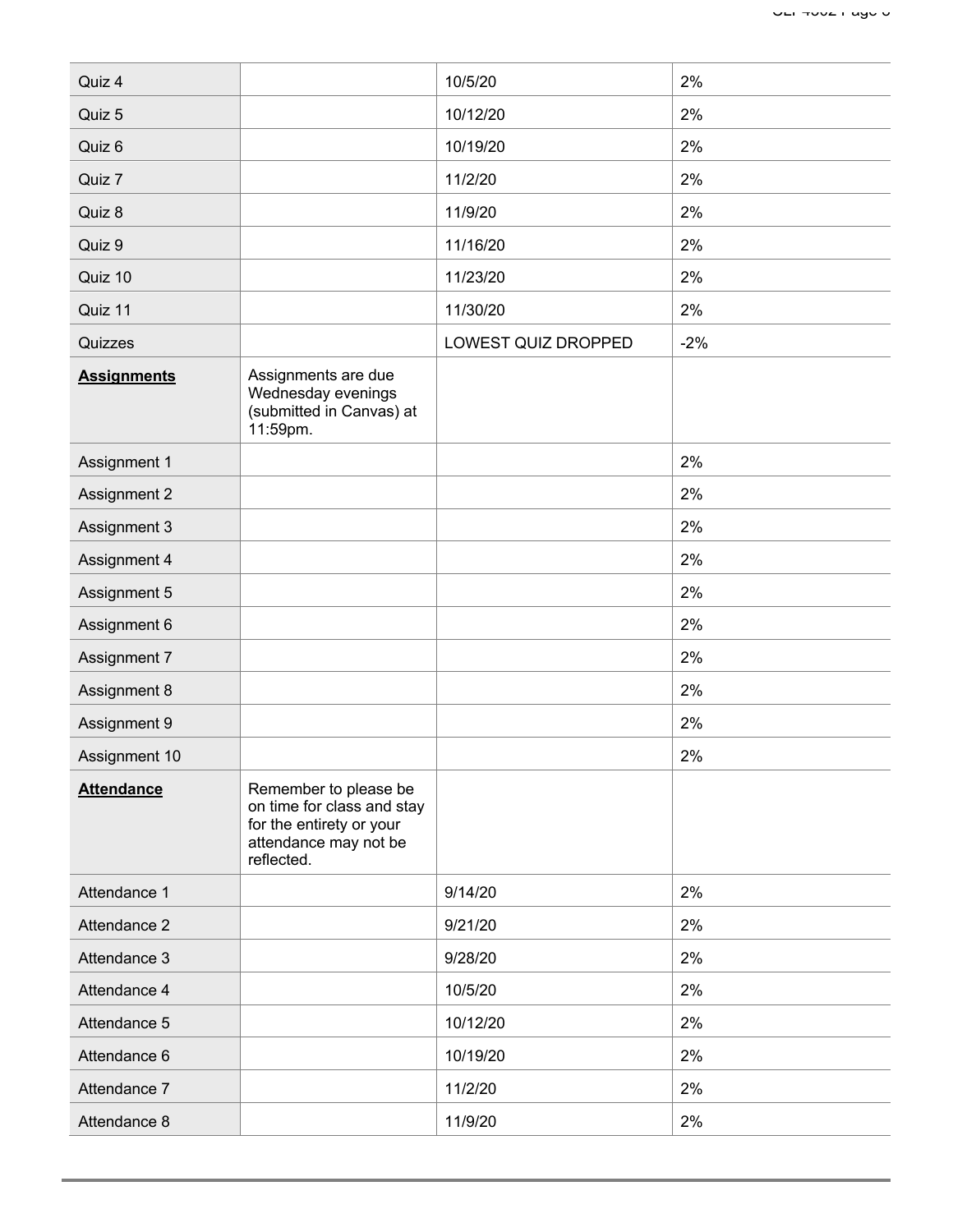| Attendance 9        | 11/16/20                                   | 2%    |
|---------------------|--------------------------------------------|-------|
| Attendance 10       | 11/23/20                                   | 2%    |
| Attendance 11       | 11/30/20                                   | 2%    |
| Attendance          | <b>LOWEST ATTENDANCE</b><br><b>DROPPED</b> | $-2%$ |
| <b>Total Points</b> |                                            | 100%  |

#### **Point system used (i.e., how do course percentage points translate into letter grades).**

**Example:**

| <b>Points</b><br>earned | $93 -$<br>100 | 90-<br>92 | $87 -$<br>89 | 83-<br>86 | 80-<br>o٥<br>ΟZ | 77<br>$\mathbf{r}$<br>70 | 72<br>-ت<br>76 | 70-<br>70 | $67 -$<br>69 | 63-<br>66 | 60-<br>62 | <b>Below</b><br>60 |
|-------------------------|---------------|-----------|--------------|-----------|-----------------|--------------------------|----------------|-----------|--------------|-----------|-----------|--------------------|
| <b>Letter</b><br>Grade  | n.            | <u>гч</u> | B+           |           | В.              | $C+$                     | ∽              | v-        | D٠           |           | D-        |                    |

Please be aware that a C- is not an acceptable grade for the Bachelor of Health Science Program. A minimum grade of C is required for general education course credit.

| Letter        |     | А-   | B+   | Ð<br>о | в-   | C+   | $\sim$<br>v | $\mathbf{r}$<br>ს- | D+   | ш   | D-   |     | <b>WF</b> |     | <b>NG</b> | S-U |
|---------------|-----|------|------|--------|------|------|-------------|--------------------|------|-----|------|-----|-----------|-----|-----------|-----|
| Grade         |     |      |      |        |      |      |             |                    |      |     |      |     |           |     |           |     |
| Grade         | 4.0 | 3.67 | 3.33 | 3.0    | 2.67 | 2.33 | 2.0         | 1.67               | 1.33 | 1.0 | 0.67 | 0.0 | 0.0       | 0.0 | 0.0       | 0.0 |
| <b>Points</b> |     |      |      |        |      |      |             |                    |      |     |      |     |           |     |           |     |

More information on UF grading policy may be found at: http://gradcatalog.ufl.edu/content.php?catoid=10&navoid=2020#grades

# **Policies**

#### **Exam Policy:**

There will be 2 exams in this course. All exams will be completed during the scheduled time online in Canvas. Exams will consist of multiple choice, true/false, and/or short answer questions. Exams focus on the course content covered since the previous exam; that is, exams will not be cumulative. Each exam is worth 25% of your grade. Exams will be administered through Canvas using HonorLock Proctoring Services, thus a compatible electronic device will be required to take the exam. Exams will be set-up such that you cannot access other browsers or windows on your device while the exam is in session. Exams are closed-book, to be completed independently, and no notes will be allowed.

#### **Policy Related to Make up Exams or Other Work:**

We expect you to attend and to be prepared to participate in all class sessions. Personal issues with respect to fulfillment of course requirements will be handled on an individual basis. If you must miss an exam because of a foreseeable conflict (i.e., professional conference, athletic competition, religious observance, etc.) you are expected to notify us immediately to set-up alternative arrangements *prior* to the exam date. If a student is not in class for an exam due to an illness or medical emergency, they will be required to provide a statement from their healthcare provider documenting the illness or medical emergency. A make-up exam will be provided the first day the student returns to their normal class schedule or at the earliest convenience of the instructor. Requirements for make-up exams, assignments, and other work in this course are consistent with university policies that can be found in the online catalog at: https://catalog.ufl.edu/ugrad/current/regulations/info/attendance.aspx.

Please note all faculty are bound by the UF policy for excused absences. For information regarding the UF Attendance Policy see the Registrar website for additional details: https://catalog.ufl.edu/ugrad/current/regulations/info/attendance.aspx

Excused absences must be consistent with university policies in the Graduate Catalog (http://gradcatalog.ufl.edu/content.php?catoid=10&navoid=2020#attendance) and require appropriate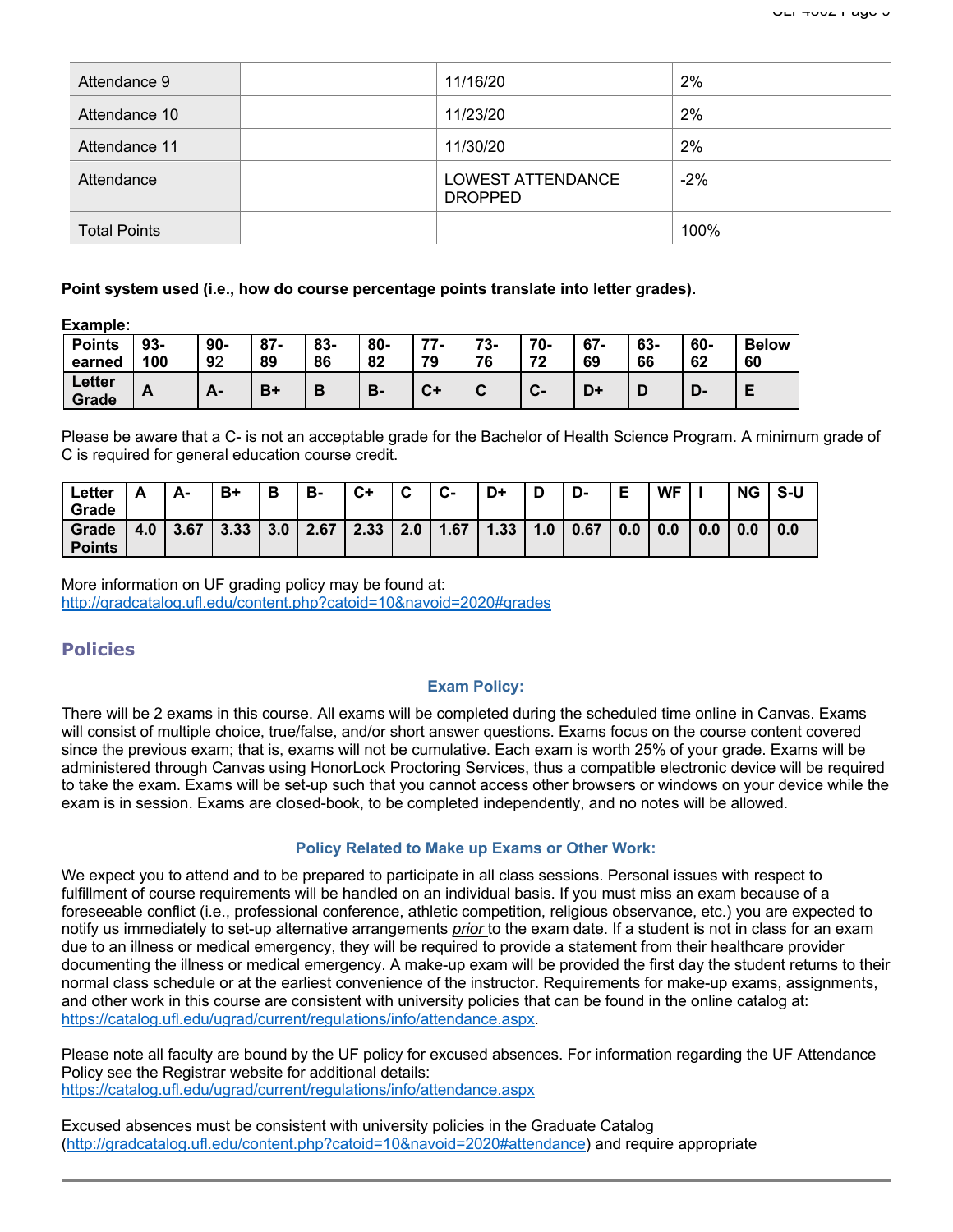documentation. Additional information can be found here: https://catalog.ufl.edu/ugrad/current/regulations/info/attendance.aspx

Reporting illnesses and family emergencies:

In the event you experience an unexpected illness, family, or otherwise personal emergency please notify us immediately to set-up alternative arrangements.

The UF Religious Holidays Policy is available at: https://catalog.ufl.edu/ugrad/current/regulations/info/attendance.aspx#religious

For University of Florida Students, the following guidelines apply:

- Students, upon prior notification to their instructors, shall be excused from class or other scheduled academic activity to observe a religious holy day of their faith.
- Students shall be permitted a reasonable amount of time to make up the material or activities covered in their absence.
- Students shall not be penalized due to absence from class or other scheduled academic activity because of religious observances.

Any requests for make-ups due to technical issues MUST be accompanied by the ticket number received from LSS when the problem was reported to them. The ticket number will document the time and date of the problem. You MUST e-mail me within 24 hours of the technical difficulty if you wish to request a make-up.

#### **Policy Related to Recording of Lectures:**

Our class sessions may be audio visually recorded for students in the class to refer back and for enrolled students who are unable to attend live. Students who participate with their camera engaged or utilize a profile image are agreeing to have their video or image recorded. If you are unwilling to consent to have your profile or video image recorded, be sure to keep your camera off and do not use a profile image. Likewise, students who un-mute during class and participate orally are agreeing to have their voices recorded. If you are not willing to consent to have your voice recorded during class, you will need to keep your mute button activated and communicate exclusively using the "chat" feature, which allows students to type questions and comments live. The chat will not be recorded or shared. As in all courses, unauthorized recording and unauthorized sharing of recorded materials is prohibited.

#### **Policy Related to Required Class Attendance:**

Attendance is considered an integral part of the learning experience as class discussions and lectures will include valuable material covered in the examinations that is not otherwise covered in the textbook. Thus, class attendance will be taken, and students are expected to attend all classes and participate in class discussions to have exposure to this information. Class attendance will be calculated into your final grade in the course through attendance taken during class. NOTE THAT STUDENTS WHO ARE NOT PRESENT IN CLASS WILL NOT RECEIVE CREDIT FOR TURNING IN AN ASSIGNMENT BASED ON AN IN-CLASS ACTIVITY OR AN IN-CLASS QUIZ ON CANVAS. If students must be absent, they will be responsible for any missed material by acquiring lecture notes from other students who attended. You can expect that class slides will, in most cases, be on Canvas; however, not every lecture has slides that will accompany it and not all information will be on slides. Some material presented in lectures, during in-class discussions, or as provided in supplemental readings will not be in the texts and will be included on examinations. Thus, reduced attendance can be expected to result in a lower course grade.

Requirements for class attendance and make-up exams, assignments, and other work in this course are consistent with university policies that can be found in the online catalog at: https://catalog.ufl.edu/ugrad/current/regulations/info/attendance.aspx.

Please note all faculty are bound by the UF policy for excused absences. For information regarding the UF Attendance Policy see the Registrar website for additional details: https://catalog.ufl.edu/ugrad/current/regulations/info/attendance.aspx

**Policy Related to Guests Attending Class:**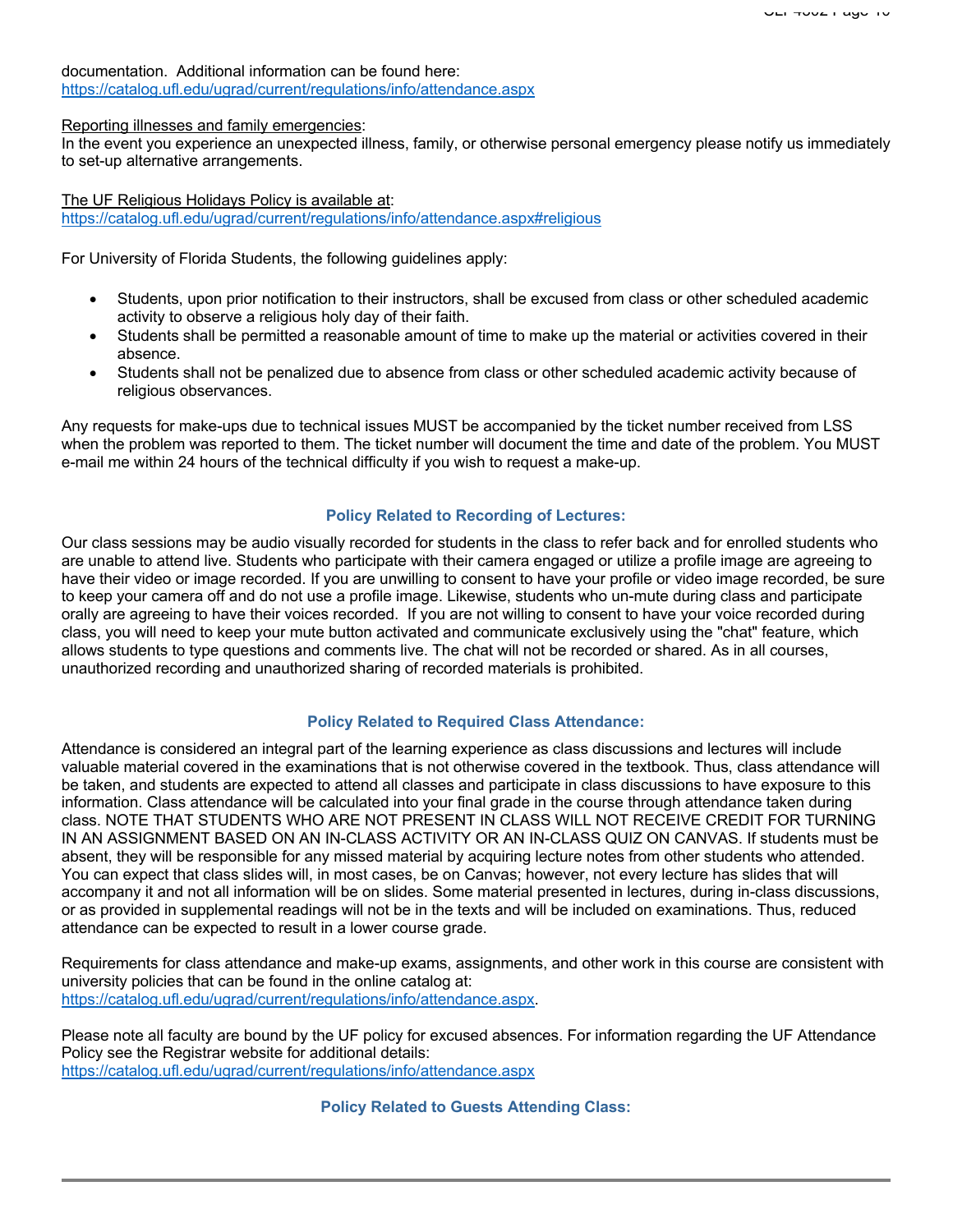Only registered students are permitted to attend class. However, we recognize that students who are caretakers may face occasional unexpected challenges creating attendance barriers. Therefore, by exception, a department chair or his or her designee (e.g., instructors) may grant a student permission to bring a guest(s) for a total of two class sessions per semester. This is two sessions total across all courses. No further extensions will be granted. Please note that guests are not permitted to attend either cadaver or wet labs. Students are responsible for course material regardless of attendance. For additional information, please review the Classroom Guests of Students policy in its entirety. Link to full policy: http://facstaff.phhp.ufl.edu/services/resourceguide/getstarted.htm

# **Student Expectations, Roles, and Opportunities for Input**

#### **Expectations Regarding Course Behavior:**

- Students are expected to turn on their video and mute themselves (unmute when speaking) during live lectures
- Students are expected to attend the entirety of live lectures and live course periods and to limit outside distractions.
- Students are expected to monitor Canvas for class announcements, changes to the course schedule, or other updates.
- Use of The Respondus LockDown Browser will be required for all graded quizzes in this course. Use of HonorLock Proctoring Services will be required for all graded exams in this course. Please see details below for requirements to use these services. It is important that you plan ahead to ensure you have met all system and technology requirements to successfully use these services prior to quiz and exam deadlines.
- Media Policy: Given that class lectures are available online, devices will be allowed as part of course participation. Assignments are expected to be completed independently unless otherwise specified.

## **Academic Integrity:**

Students are expected to act in accordance with the University of Florida policy on academic integrity. As a student at the University of Florida, you have committed yourself to uphold the Honor Code, which includes the following pledge:

"We, the members of the University of Florida community, pledge to hold ourselves and our peers to the highest standards of honesty and integrity."

You are expected to exhibit behavior consistent with this commitment to the UF academic community, and on all work submitted for credit at the University of Florida, the following pledge is either required or implied:

"On my honor, I have neither given nor received unauthorized aid in doing this assignment."

It is your individual responsibility to know and comply with all university policies and procedures regarding academic integrity and the Student Honor Code. Violations of the Honor Code at the University of Florida will not be tolerated. Violations will be reported to the Dean of Students Office for consideration of disciplinary action. For additional information regarding Academic Integrity, please see Student Conduct and Honor Code or the Graduate Student Website for additional details:

https://www.dso.ufl.edu/sccr/process/student-conduct-honor-code/ http://gradschool.ufl.edu/students/introduction.html

Please remember cheating, lying, misrepresentation, or plagiarism in any form is unacceptable and inexcusable behavior.

#### **Communication Guidelines**

Students are expected to engage in respectful communication with the instructor and other classmates during class an on online platforms (email, Canvas, etc.). Please view the Netiquette Guidelines here: http://teach.ufl.edu/wp-content/uploads/2012/08/NetiquetteGuideforOnlineCourses.pdf

#### **Software Use**

All faculty, staff, and students of the University are required and expected to obey the laws and legal agreements governing software use. Failure to do so can lead to monetary damages and/or criminal penalties for the individual violator. Because such violations are also against University policies and rules, disciplinary action will be taken as appropriate. We, the members of the University of Florida community, pledge to uphold ourselves and our peers to the highest standards of honesty and integrity.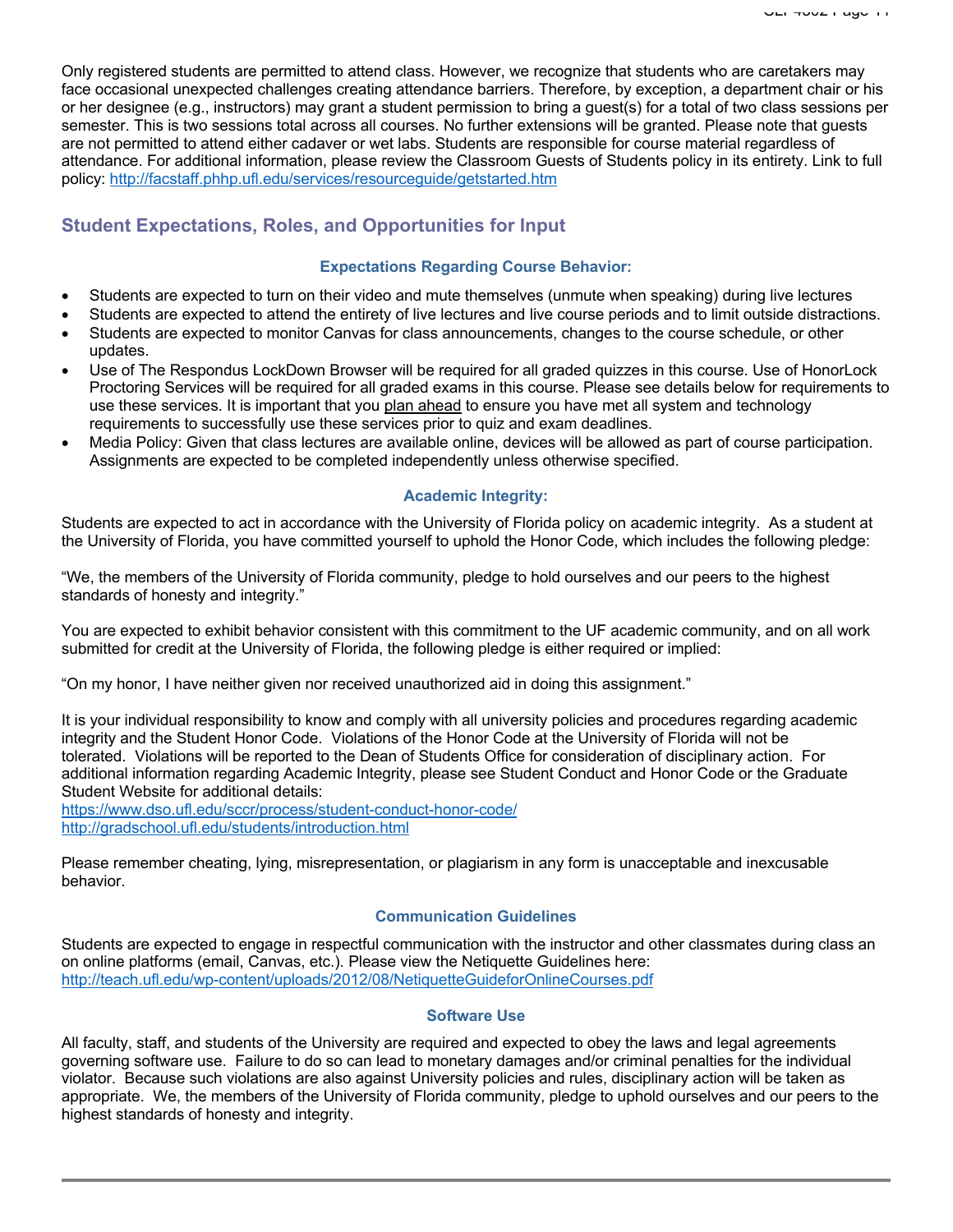#### **Student Privacy**

There are federal laws protecting your privacy with regards to grades earned in courses and on individual assignments. For more information, please see: http://registrar.ufl.edu/catalog0910/policies/regulationferpa.html

## **Online Faculty Course Evaluation Process:**

Students are expected to provide professional and respectful feedback on the quality of instruction in this course by completing course evaluations online via GatorEvals. Guidance on how to give feedback in a professional and respectful manner is available at https://gatorevals.aa.ufl.edu/students/. Students will be notified when the evaluation period opens, and can complete evaluations through the email they receive from GatorEvals, in their Canvas course menu under GatorEvals, or via https://ufl.bluera.com/ufl/. Summaries of course evaluation results are available to students at https://gatorevals.aa.ufl.edu/public-results/.

#### **Policy Related to Guests Attending Class:**

Only registered students are permitted to attend the course and view course content on Canvas. However, we recognize that students who are caretakers may face occasional unexpected challenges creating attendance barriers. Therefore, by exception, a department chair or his or her designee (e.g., instructors) may grant a student permission to bring a guest(s) for a total of two class sessions per semester. This is two sessions total across all courses. No further extensions will be granted. Please note that guests are not permitted to attend either cadaver or wet labs. Students are responsible for course material regardless of attendance. For additional information, please review the Classroom Guests of Students policy in its entirety. Link to full policy:

http://facstaff.phhp.ufl.edu/services/resourceguide/getstarted.htm

# **Support Services**

#### **Students Requiring Accommodations:**

If you require classroom accommodation because of a disability, it is strongly recommended you register with the Dean of Students Office http://www.dso.ufl.edu within the first week of class or as soon as you believe you might be eligible for accommodations. The Dean of Students Office will provide documentation of accommodations to you, which you must then give to me as the instructor of the course to receive accommodations. Please do this as soon as possible after you receive the letter. Students with disabilities should follow this procedure as early as possible in the semester. The College is committed to providing reasonable accommodations to assist students in their coursework.

#### **Counseling and Student Health:**

Students sometimes experience stress from academic expectations and/or personal and interpersonal issues that may interfere with their academic performance. If you find yourself facing issues that have the potential to or are already negatively affecting your coursework, you are encouraged to talk with an instructor and/or seek help through University resources available to you.

- The Counseling and Wellness Center 352-392-1575 offers a variety of support services such as psychological assessment and intervention and assistance for math and test anxiety. Visit their web site for more information: http://www.counseling.ufl.edu. Online and in person assistance is available.
- You Matter We Care website: http://www.umatter.ufl.edu/. If you are feeling overwhelmed or stressed, you can reach out for help through the You Matter We Care website, which is staffed by Dean of Students and Counseling Center personnel.
- The Student Health Care Center at Shands is a satellite clinic of the main Student Health Care Center located on Fletcher Drive on campus. Student Health at Shands offers a variety of clinical services. The clinic is located on the second floor of the Dental Tower in the Health Science Center. For more information, contact the clinic at 392-0627 or check out the web site at: https://shcc.ufl.edu/
- Crisis intervention is always available 24/7 from: Alachua County Crisis Center: (352) 264-6789 http://www.alachuacounty.us/DEPTS/CSS/CRISISCENTER/Pages/CrisisCenter.aspx

**Do not wait until you reach a crisis to come in and talk with us. We have helped many students through stressful situations impacting their academic performance. You are not alone so do not be afraid to ask for assistance.**